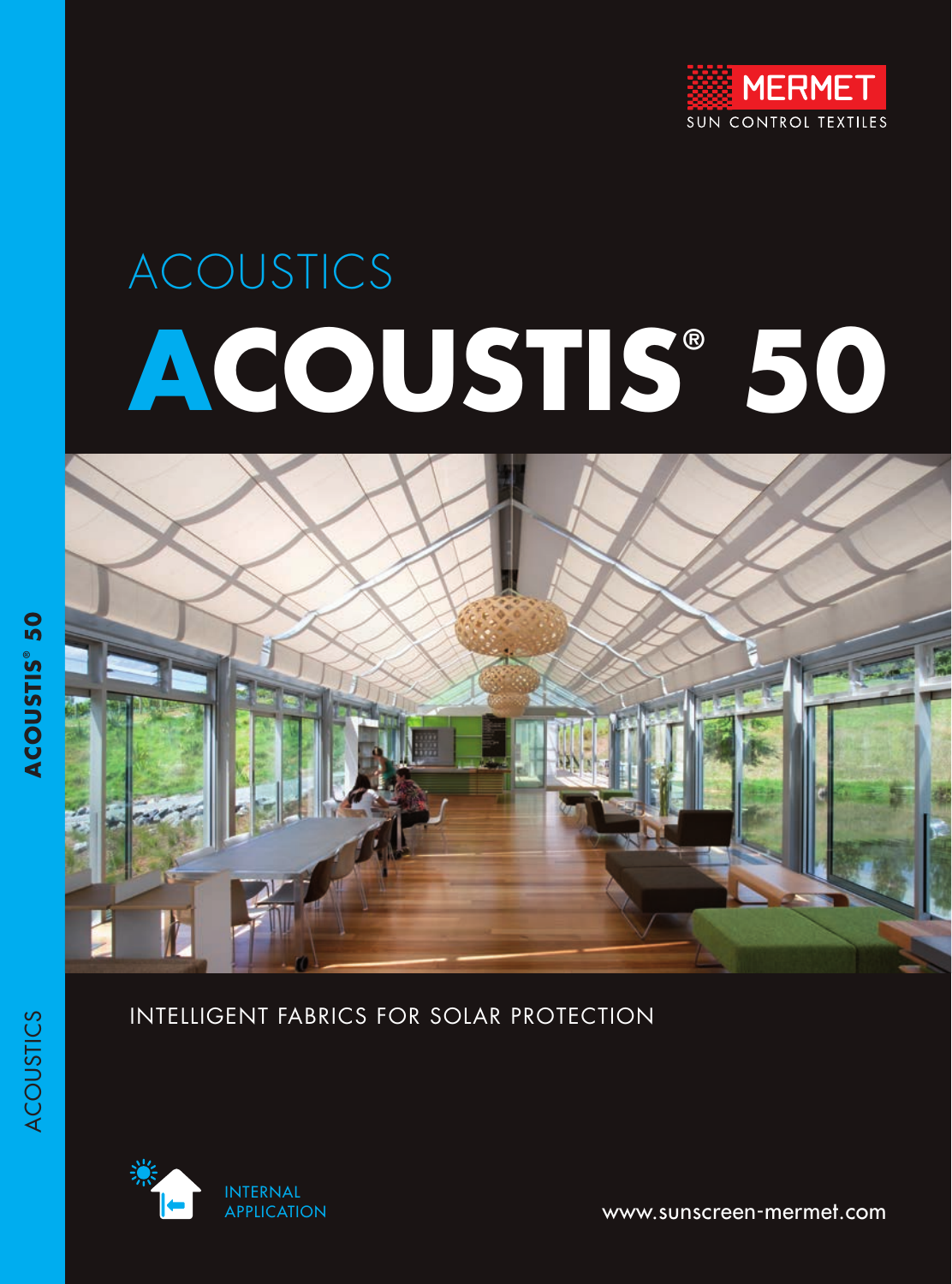## **ACOUSTIS® 50**

### TOP **ACOUSTIC ABSORPTION FABRIC** THAT IS IMMEDIATELY DECORATIVE

ACOUSTICAL SOLUTION WITH A **PATENTED**  tial W

## ACOUSTICS, VISUAL AND THERMAL **COMFORT**

**EXCELLENT ACOUSTIC ABSORPTION:** helps to enhance acoustics whilst blending perfectly with the interior design

- A single product for 3 FUNCTIONS:
- TECHNICAL: acoustic quality without thermal resistance to ensure a HEALTHY ATMOSPHERE in humid surroundings
- DESIGN: fabric suitable for all architecture textile application. Excellent printing medium for custom designs
- COMFORT: helps create an acoustically comfortable atmosphere
- A LIGHT, GOSSAMER-THIN ACOUSTIC SOLUTION, easy and economical to fit to walls and ceilings
- **n** TOTAL GLARE CONTROL: up to 100% of light rays filtered (Tv =  $0\%$ )
- **E** THERMAL COMFORT: up to 87% of solar energy eliminated (gtot =  $0.13 /$  glazing g =  $0.32$  et U =  $1.1 W/m^2K$ )
- 6 colours available in 250 cm width
- **Excellent MECHANICAL RESISTANCE** and good dimensional stability for extra-large roller blinds
- **NON FIBROUS:** no risk of inhalation
- Resistant to humid environments such as indoor pools
- Health/Safety: conforms to standard requirements for buildings open to the public

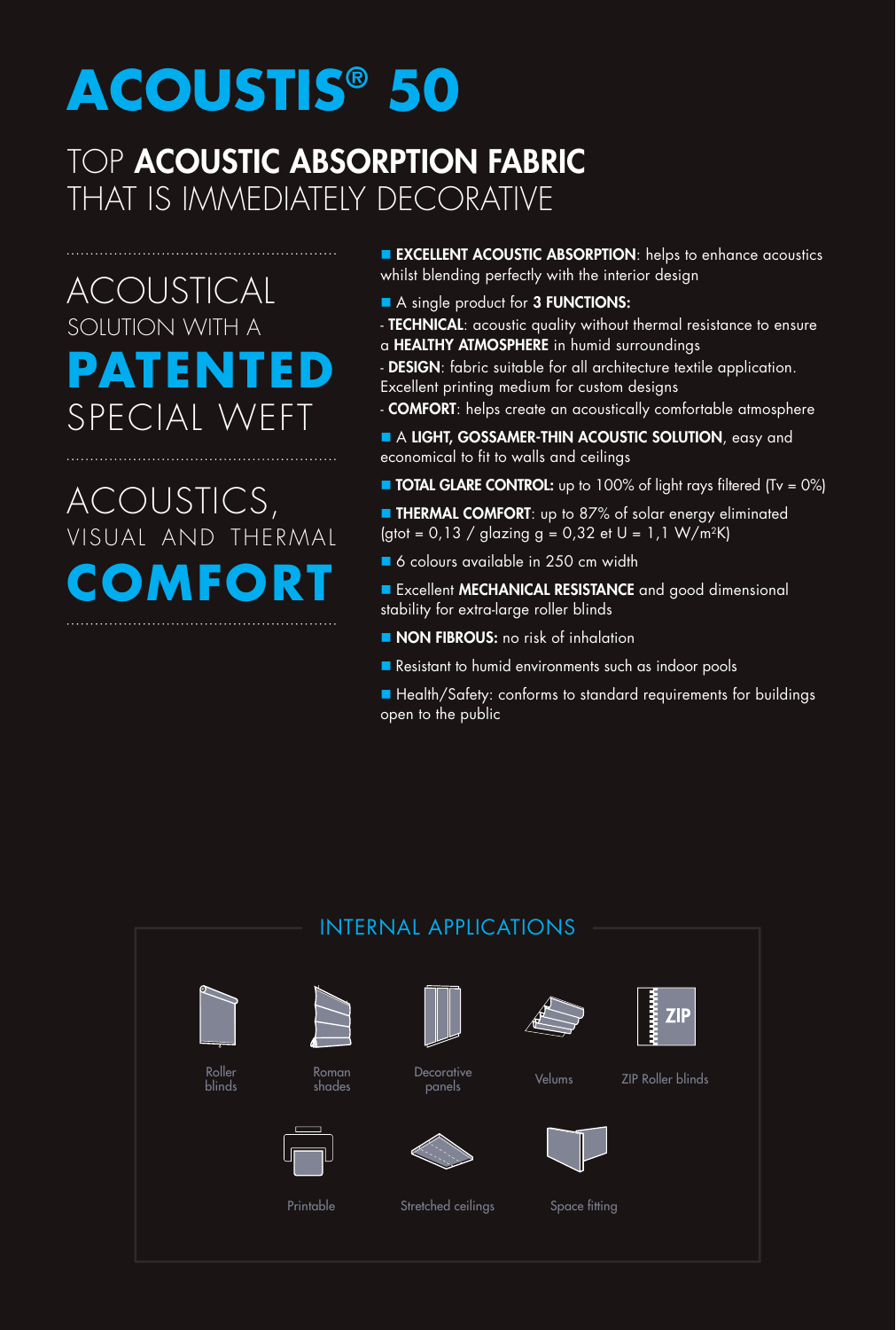#### **ACOUSTIS® 50**

gv = 0,59: Solar factor of standard glazing (C), low-emission 4/16/4 double glazing filled with Argon (U value thermal transmittance = 1,2 W/m²K). gv = 0,32: Solar factor of standard glazing (D), reflecting low-emission 4/16/4 double glazing filled with Argon (U value thermal transmittance = 1,1 W/m²K). Comfort classification according to EN 14501 standard: @very little effect @little effect @moderate effect @good effect @very good effect

Samples tested according to EN 14500 standard defining the measurements and calculation methods as specified in the standard EN 13363-2 "Solar protection devices combined with glazing calculation of solar and light transmittance - part 2: EN 13363-2 detailed method" and EN 410 "Glass in building - Determination of luminous and solar characteristics of glazing". which is a calculation of solar factor gtot (glazing + blind) is calculation of solar factor gtot (glazing + blind)

#### **SERVICE O**

- 
- **n** Spectral values and thermal & optical factors available on request
- 

This product's technical data are in conformity with this brochure as of the date of publication. MERMET SAS reserves the right to change the technical data; only those provided on the company's website www.sunscreen-mermet.com shall be deemed to be authentic. Where applicable, MERMET SAS also reserves the right to withdraw this product from sale should any of the technical properties or characteristics set out above prove to be inadequate or rendered impossible as a result of a change in regulations or in knowledge or understanding.<br>\* Reports available on request, please contact Mermet \*\* hternal procedure derived from ISO 1421 standard

#### ACOUSTIC ABSORPTION FACTOR  $\alpha_w$

#### **ACOUSTIS® 50** 18 | 71 | 11 | 0,27 **@** | 0,13 **@** | 17  $17 \t\t\t 64 \t\t 19 \t\t 0,31$  **0**  $\t\t 0,16$  **0**  $\t\t 15$ 12 **41**  $47$  **0,41 0**  $\overline{0}$  **0,22 <b>9 9** 9 37  $54$  0,43 0 0,23 **9** 6 4 **24** 72 0,48 0 0,26 **2** 3 0  $\begin{array}{|c|c|c|c|c|c|c|c|} \hline \multicolumn{1}{|c|}{5} & \multicolumn{1}{|c|}{95} & \multicolumn{1}{|c|}{0,55}\, \hline \multicolumn{1}{|c|}{0} & \multicolumn{1}{|c|}{0,31}\, \hline \multicolumn{1}{|c|}{9} & \multicolumn{1}{|c|}{0} & \multicolumn{1}{|c|}{0} \ \hline \end{array}$ THERMAL AND OPTICAL FACTORS in the European standard EN 14501 **Thermal factors** *Optical factors* **Colours** Fabric Fabric + Glazing /gtot internal blind Tv Ts Rs As C: gv =  $0.59$  D: gv =  $0.32$ **0202 White** 0220 Sahara 0720 Silver 0710 Sandstone 0730 Slate Grey 3030 Black

Velum  $\alpha_w = 0,45$ 

**n** Specification sheet

- A4 samples and prototypes
- **n** Training on fabrics functionality

| Acoustic absorption factor $0w$                                | 0,35 to 0,8 - NF EN 20354 (ISO 354) - NF EN ISO 11654                                                                                                                                     |              |                                                          |                          |
|----------------------------------------------------------------|-------------------------------------------------------------------------------------------------------------------------------------------------------------------------------------------|--------------|----------------------------------------------------------|--------------------------|
| Composition                                                    | Coated fibreglass fabric                                                                                                                                                                  |              |                                                          |                          |
| Fire, smoke classification<br>and other official test reports* | M1 (F) - NFP 92 503<br><b>BS</b> (GB) - 476 Pt 6 & 7 Class 0<br>Euroclass C-s3-d0 (EU) - EN 13501-1 mounted HHV: 15,7 MJ/kg (6,59 MJ/m <sup>2</sup> )<br>according to EN 13823 & EN 14716 |              | <b>IMO</b> - MED 2014/90/EU<br><b>FR (US) - NFPA 701</b> |                          |
| Health, safety                                                 | Greenguard <sup>®</sup> GOLD: Guarantee of indoor air quality (VOC)                                                                                                                       |              |                                                          |                          |
| UV screen                                                      | 100%                                                                                                                                                                                      |              |                                                          |                          |
| <b>Width</b>                                                   | 250 cm                                                                                                                                                                                    |              |                                                          |                          |
| Weight/ $m2$                                                   | 420 g $\pm$ 5 % - ISO 2286 - 2                                                                                                                                                            |              |                                                          |                          |
| <b>Thickness</b>                                               | $0,50$ mm $\pm$ 5 % - ISO 2286 - 3                                                                                                                                                        |              |                                                          |                          |
| <b>Colour Fasteness to light (Scale of 8)</b>                  | 7/8 - ISO 105 B02 (white not graded)                                                                                                                                                      |              |                                                          |                          |
| <b>Mechanical resistance</b>                                   | <b>Breaking</b>                                                                                                                                                                           | <b>Tear</b>  |                                                          | Folding                  |
| Warp                                                           | > 140 daN/5 cm                                                                                                                                                                            | $\geq$ 5 daN |                                                          | $\geq 80$ daN/5 cm       |
| Weft                                                           | $> 120$ daN/5 cm                                                                                                                                                                          | $\geq$ 3 daN |                                                          | $\geq$ 50 daN/5 cm       |
|                                                                | <b>ISO 1421</b>                                                                                                                                                                           | EN 1875-3    |                                                          | $ISO 1421$ <sup>**</sup> |
| <b>Elongation</b> (warp & weft)                                | $< 5$ % - ISO 1421                                                                                                                                                                        |              |                                                          |                          |
| Packaging                                                      | Rolls of 33 Im                                                                                                                                                                            |              |                                                          |                          |
| Making up                                                      | Advice note on request                                                                                                                                                                    |              |                                                          |                          |

#### TECHNICAL DATA

The acoustic absorption capacity of the material is expressed by its acoustic absorption factor  $(\alpha_w)$  in the 3 octave bands: bass (below 200 Hz), medium (200 to 2000 Hz), treble (above 2000 Hz). A high absorbing material will tend towards 1.



For more details, please ask for the technical report / CETRAM certificate

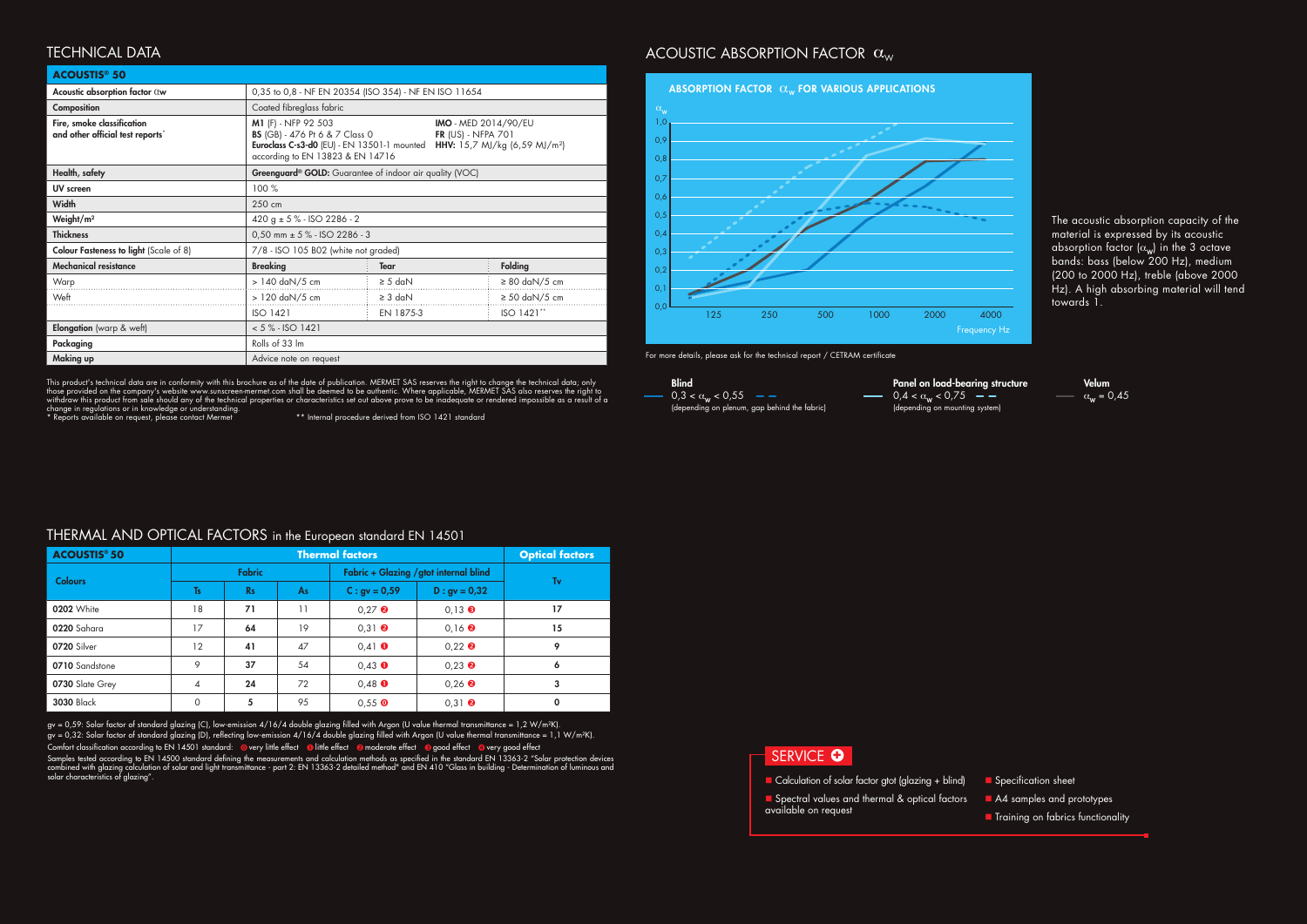## USE **CONFIGURATION**

#### ROLLER BLIND



- **Music Academy: Franconville / Häy les Roses (FR)**
- **n** Cultural centre: Chabran Draguignan (FR)
- Auditorium: Neuilly sur Seine (FR)

 $\alpha_w$  = 0.55 (PV Cetram n°N-SC-222\_04) - Plenum of 175 mm

#### VELUM



■ Wine bar: Matakana (NZ)

 $\alpha_{w}$  = 0.45 (PV Cetram n°N-SC-222\_04)

#### ACOUSTIC BAFFLE



Convention center DaeGu Exco: Corée Alcon offices: Fribourg (DE)

 $\alpha_{w} = 1,1$ 

#### FRAME-MOUNTED PARTITION - CEILING



- Restaurant: Cape town (ZA)
- **n** Music Academy: Häy les Roses (FR)
- **n** Theater and Music Academy: Fourmies (FR)

#### STRETCHED WALL



- **Auditorium: Pau (FR) n** Multimedia library Cabanis: Toulouse (FR)
- Commercial building Alcatel: Velizy (FR)

 $\alpha_w$  = 0.7 (PV Cetram n°N-SC-222\_04)

#### $\alpha_{\rm w}$  = 0.7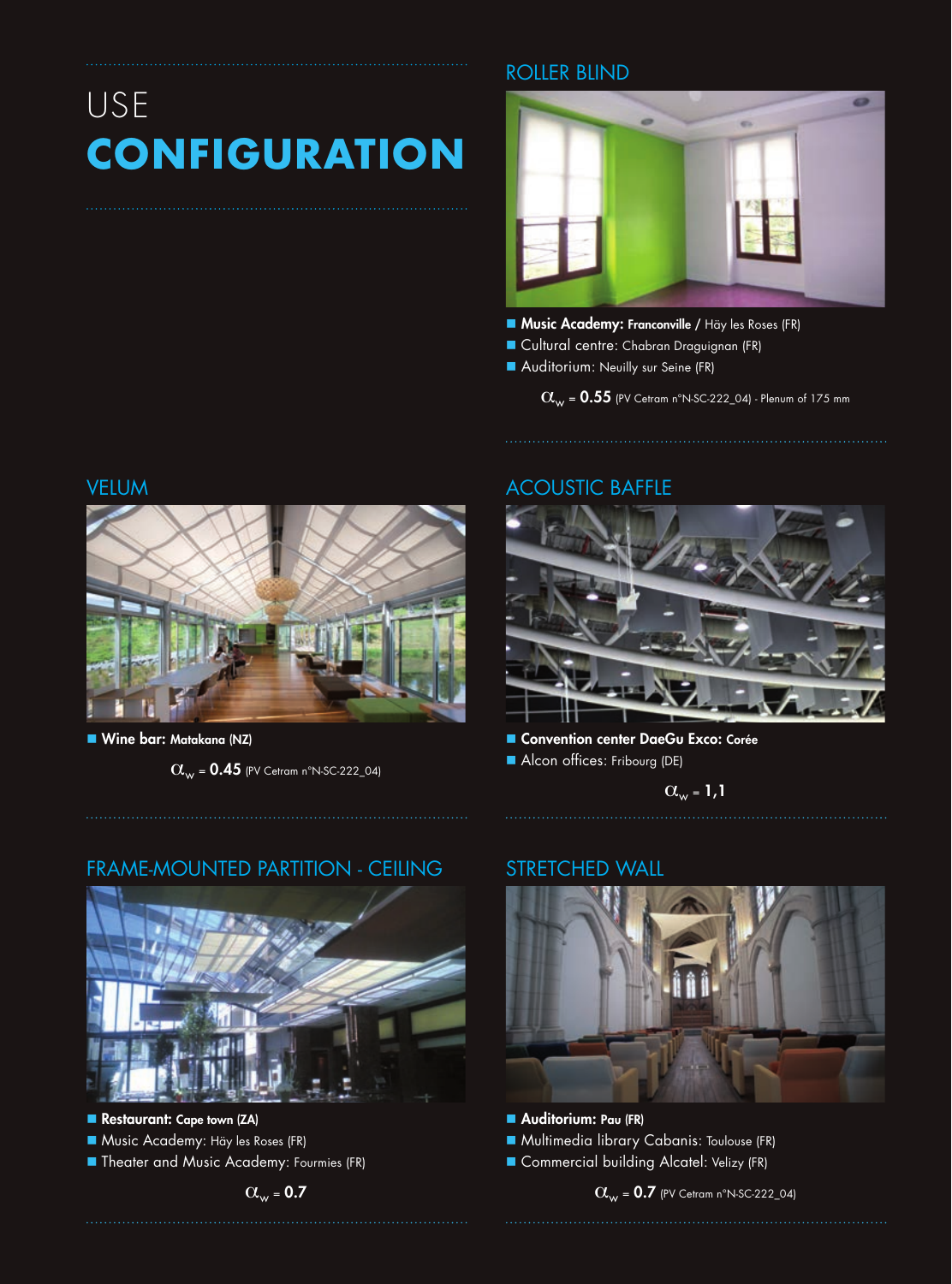#### WOOD CEILING



- n Swimming pool: Bordeaux (FR)
- Regional Music Academy: Cergy Pontoise (FR)
- **Nusic Academy: Häy les Roses / Neuilly sur Seine (FR)**
- **n** Theater and Music Academy: Fourmies (FR)

 $\alpha_w$  = 0.7 (PV Cetram n°N-SC-222\_04)

#### SPINNAKER - TENSILE ARCHITECTURE



- Escales Thermal baths: Caldéa (AD)
- Auditorium: Pau (FR)
- Atrium, Hotel Tulip Farah: Rabat (MA)
- **N** Water park: Chauray (FR)

 $\alpha_w$  = 0.7 (PV Cetram n°N-SC-222\_04)

#### STRETCHED CEILING



**n** Music Academy: Franconville (FR)

 $\alpha_{\text{w}} = 0.7$ 

#### FABRIC ON SUPPORTING STRUCTURE



Stock exchange: Amsterdam (NL) **n** Open-plan offices: Alcatel Nozay (FR)

 $\alpha_w = 0.75$  (PV Cetram n°N-SC-222\_04)

#### FRAME-MOUNTED PARTITION



- **Music Academy: Häy les Roses / Fourmies (FR)**
- Multimedia library and Music Academy: St Gaudens (FR)
- n Cultural centre: St Exupéry, Toulouse / Chabran Draguignan / Neuilly sur Seine (FR)

#### PARTITION, SCREEN WALL



- **n** Showroom Focal: St Etienne (FR)
- Large dining room: Conseil Général 31 (FR)
- **n** TF1 Company restaurant: Paris (FR)

 $\alpha_w = 0.7$  (PV Cetram n°N-SC-222\_04)

 $\alpha_w = 0.7$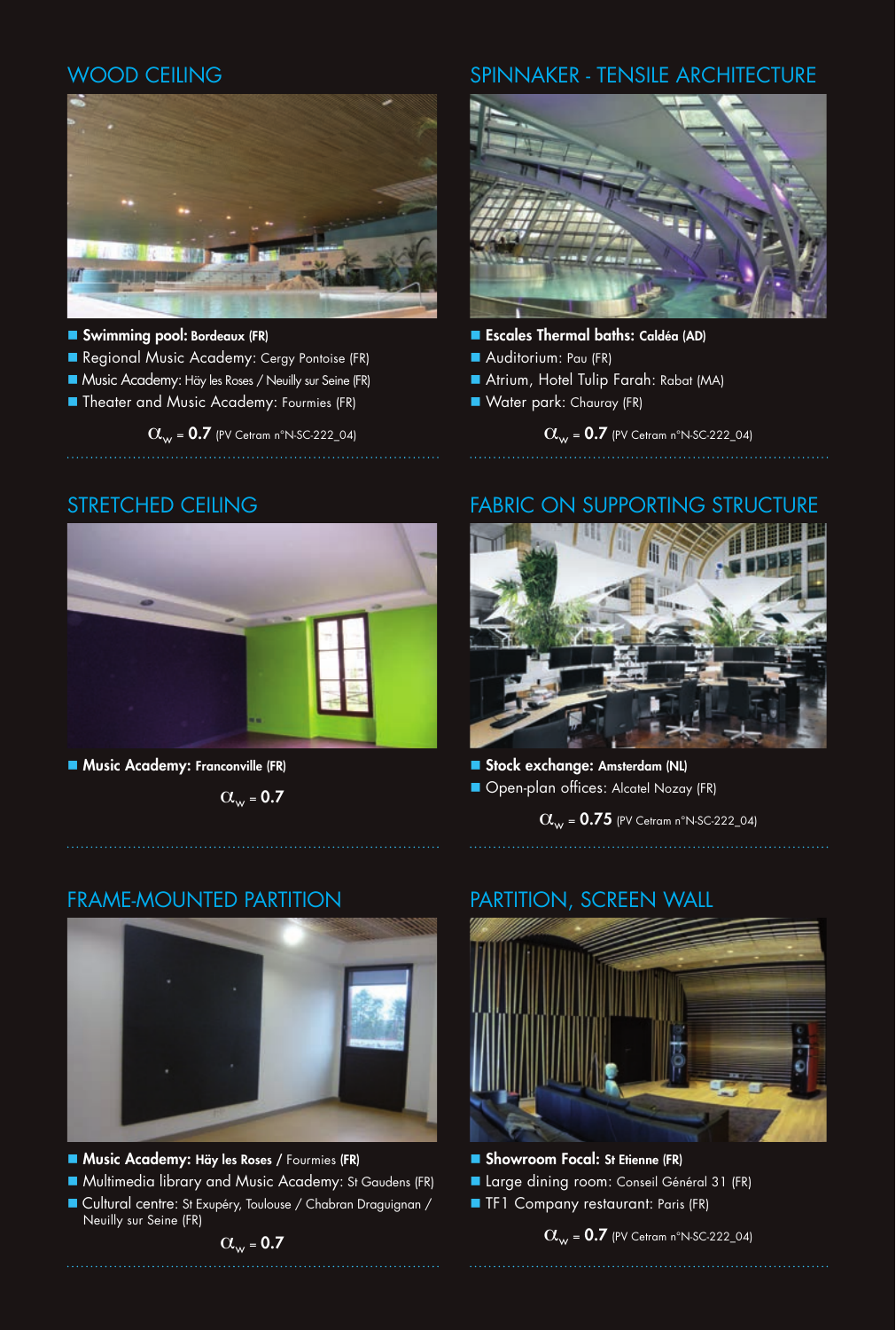## ACOUSTIS **®** 50